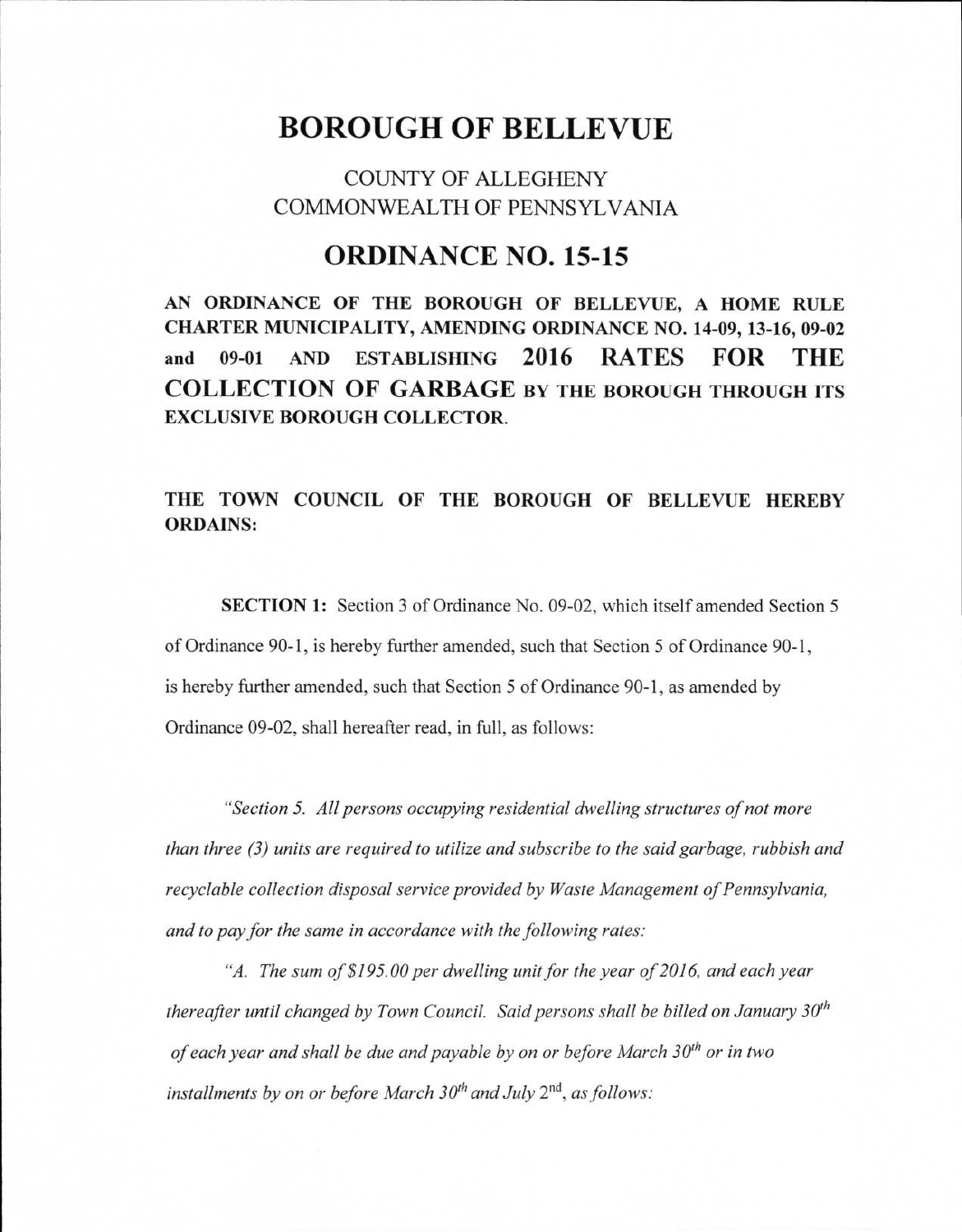- *1. The above amount shall be due and payable by on or before March 5th of said year, except if the total amount of \$185.00 is paid by the last day of February, a discount of Ten Dollars (\$10) will be allowed.*
- *2. If the amount due is paid in two (2) installments, the first installment offifty percent (50%) of face value shall be paid on or before March 30<sup>th</sup> of that year, and the second installment of balance shall be paid on or before July 2nd of that year."* 
	- *"B. The fees herein provided shall be paid as stated in paragraph A*

*hereof by the owner of the dwelling unit, and shall be the legal obligation* 

*and responsibility of said dwelling unit, all unsettled fees or charges shall become* 

*the responsibility of the new owner."* 

*"C. In the event owner does not make timely payment on or before* 

*March 30<sup>th</sup> or per the payment plan as set forth above, penalty, interest, and other* 

*hereby assessed as follows:* 

- *1. Penalty shall be imposed on delinquent unpaid balances (after the due date) in the amount of ten percent (10%) and*
- *2. Interest shall accrue and be charged on delinquent unpaid balances (after the due date) at the rate of ten (10%) percent per annum for each month, or fraction thereof, until paid; and*
- *3. Reasonable attorney's fees shall be added, as per Borough Ordinance; and*
- *4. Payments received on unpaid balances shall be applied first to all penalty charges, then to interest charges, and lastly to principal balances due and owing."*
- *5. The payment, interest, penalties, additional penalties, court costs and attorneys fees levied and assessed hereunder shall be due and payable whether or not the property is occupied or vacant."*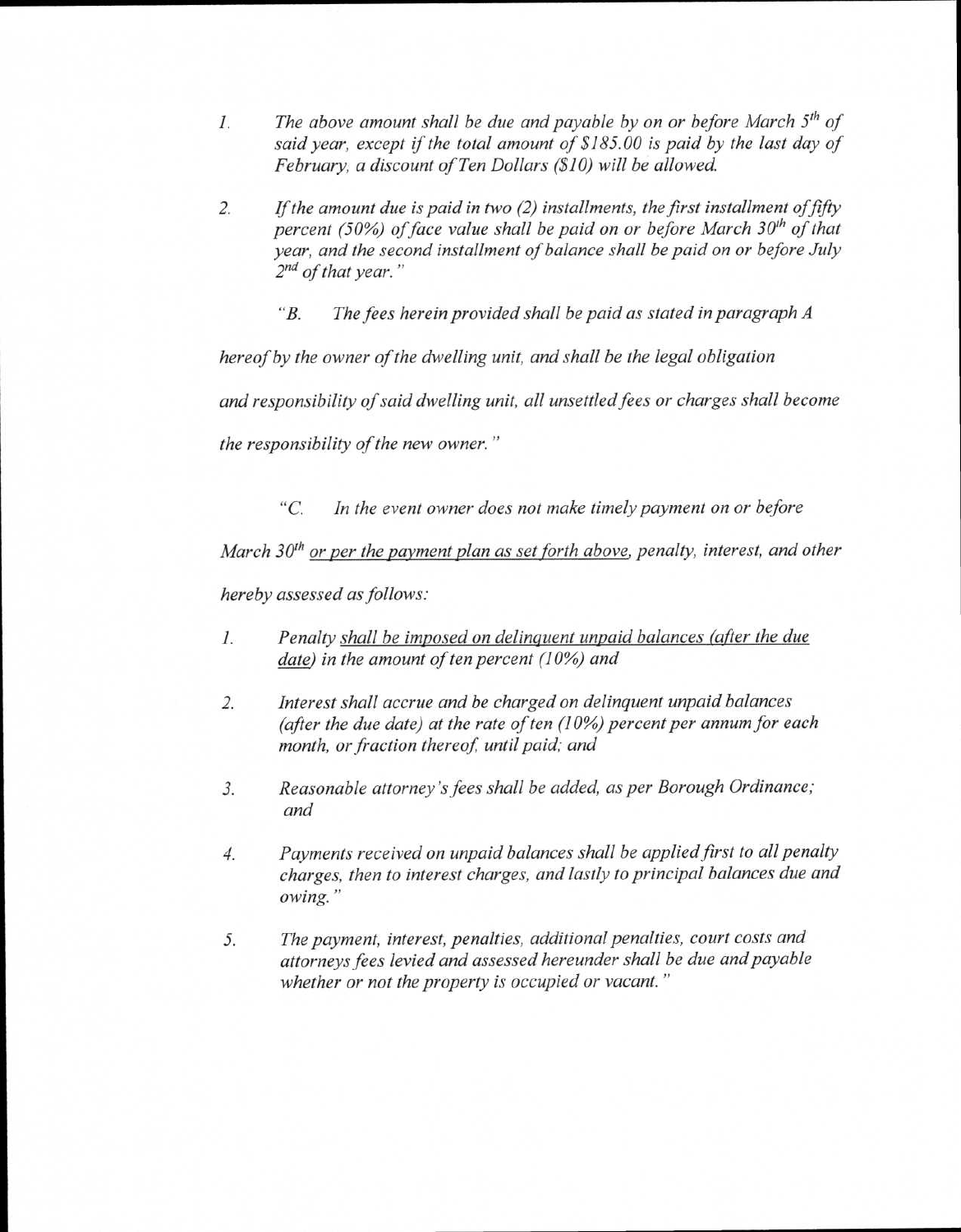*"Delinquent accounts are subject to stoppage of service without notice at the option of the Director of Administrative Services. Upon stoppage, service will be resumed thereafter only on payment on all accumulated charges for the period of collection and the non-collection charges as well as all penalties and interest assessed against the account."* 

*"The stoppage of service herein provided shall be in addition to the right of the Borough to proceed for the collection of such unpaid charges by action in assumption or by municipal lien, or at the election of the Borough, in any manner provided by law for the collection of a municipal claim, and all costs of collection, including court costs, attorney's fees, and Administrative costs."* 

*"D. The Director of Administrative Services shall set forth in every Municipal Lien Certificate the status of each account and any amounts due must be paid prior to or at the time of the transfer of ownership of said property."* 

*"E. Unless otherwise directed by the Borough of Bellevue, the aforesaid payments for garbage, rubbish and recyclable collection and disposal services shall be made to the Borough of Bellevue."* 

*"SECTION 2: Nothing contained in Section 1 herein shall be interpreted to preclude the Borough in its discretion, from offering upon request optional municipal garbage collection services to such multi family residential structures having four (4) or more dwelling units as it deems appropriate, provided that the Borough and the Borough Collector first determine that curbside service is reasonably feasible for the requested multi-unit residential structure and for the property; provided further that the Borough has first entered into an agreement with its then exclusive Borough Collector authorizing such multi family residential structure to be included in its then-existing residential collection services agreement with the Borough at a per unit cost no greater than the per unit cost applicable to other residential dwelling units covered generally by such agreement; and provided further that such optional municipal garbage collection*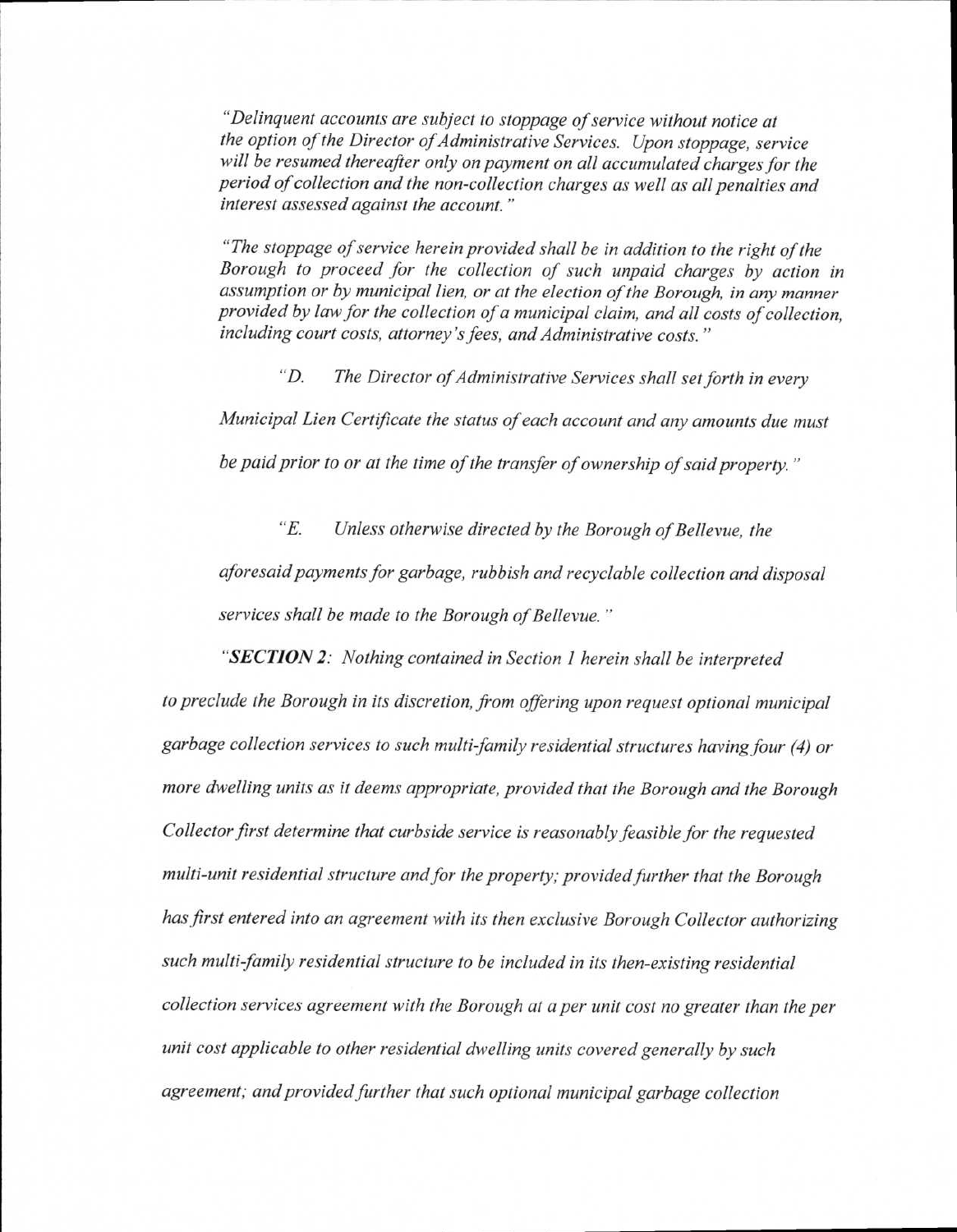*services shall be involved directly to an payable directly by the owner (i.e. landlord) of such multi-family residential structure having four (4) or more dwelling units. In such event, any multi family residential structure having four (4) or more dwelling units. In such event, any multi family residential property owner accepting such optional municipal garbage collection services pay such per unit rate as provided in Section 1 hereof or such greater per unit rate as may be established by resolution of Council from time to time. Any such owner receiving optional municipal garbage collection services shall also be subject to all other provision of this Ordinance and all other Borough Ordinances pertaining to garbage storage or garbage remove and collection services, and such owners shall be subject to such other terms and conditions as may be imposed by the Borough as a condition of providing such optional services. The Borough shall at all times reserve the right to terminate and/or refuse to enter into or renew optional service to any multi family structure whose owners(s) fail at all times to timely pay for and maintain their Borough garbage account in good standing or to whose owners or occupants fail to otherwise comply with any other applicable Ordinances pertaining to garbage storage removal and collection services. Moreover, the Borough further reserves at all times the power to change, modify, amend, or cease altogether the practice of providing optional municipal collection services to multi-unit residential structures."* 

SECTION 3: This ordinance shall become effective January 1, 2016.

SECTION 4: If any section, clause, provisions or portion of this Ordinance shall be held invalid or unconstitutional by any court of competent jurisdiction, such be held invalid or unconstitutional by any court of competent jurisdiction, such decision